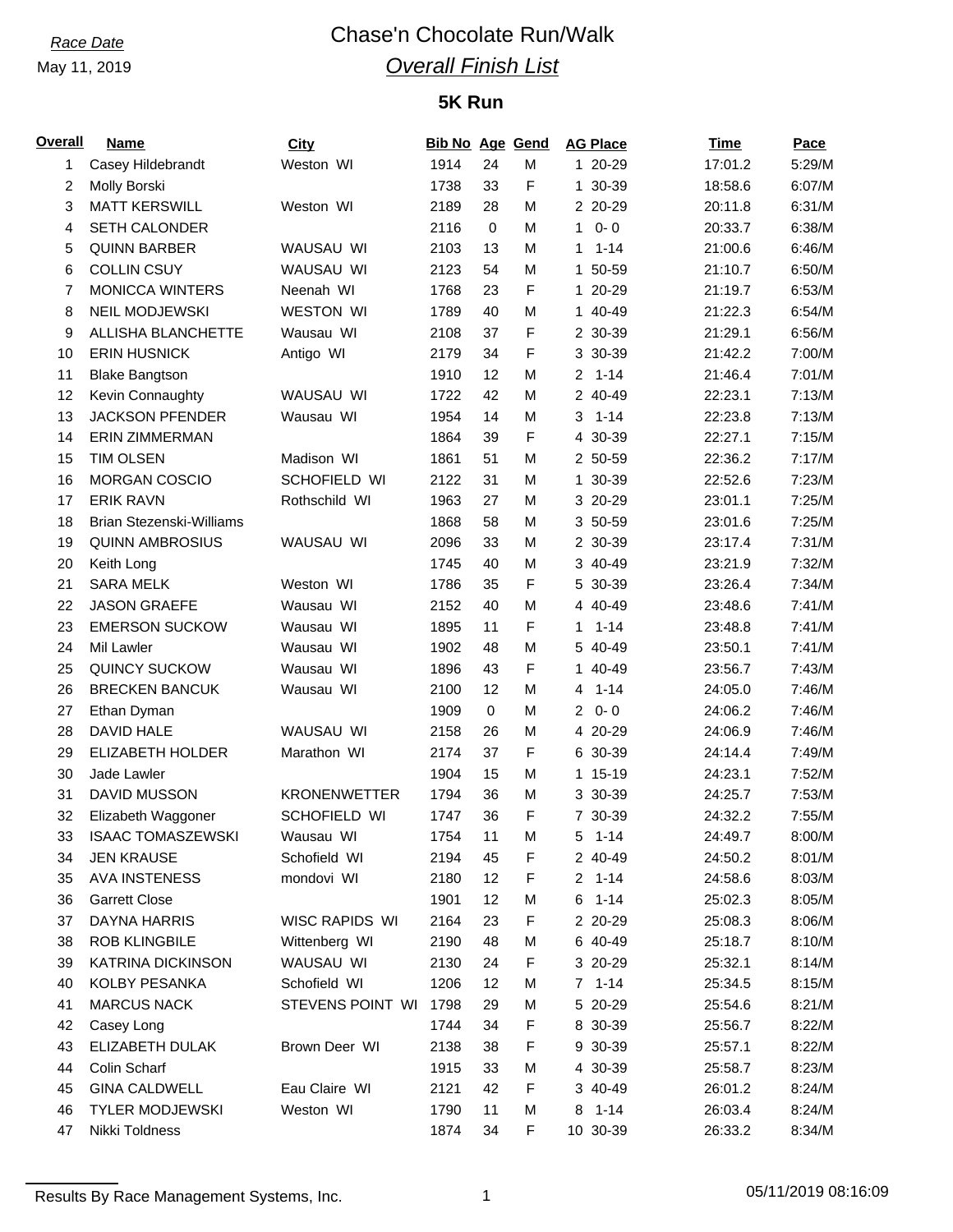# *Race Date* Chase'n Chocolate Run/Walk *Overall Finish List*

# **5K Run**

| Overall | Name                   | <b>City</b>       | <b>Bib No Age Gend</b> |          |             | <b>AG Place</b>       | <b>Time</b> | Pace   |
|---------|------------------------|-------------------|------------------------|----------|-------------|-----------------------|-------------|--------|
| 48      | <b>SARA SOMMER</b>     | Wausau WI         | 1889                   | 44       | $\mathsf F$ | 4 40-49               | 26:50.1     | 8:39/M |
| 49      | <b>TANNER HESLIP</b>   | Marshfield WI     | 2169                   | 11       | M           | $1 - 14$<br>9         | 26:50.9     | 8:39/M |
| 50      | <b>KIM OLSEN</b>       |                   | 1860                   | 50       | F           | 50-59<br>$\mathbf{1}$ | 26:52.7     | 8:40/M |
| 51      | <b>JASON LANG</b>      | Wausau WI         | 2198                   | 46       | M           | 7 40-49               | 26:55.7     | 8:41/M |
| 52      | barb ament             | merrill WI        | 1726                   | 63       | F           | 1 60-69               | 26:59.4     | 8:42/M |
| 53      | Allisa Illingworth     |                   | 1727                   | 23       | F           | 4 20-29               | 27:05.9     | 8:44/M |
| 54      | Caura Winter           |                   | 1871                   | 21       | F           | 5 20-29               | 27:26.3     | 8:51/M |
| 55      | MICHELLE RUSSELL       | Marshfield WI     | 1974                   | 28       | F           | 6 20-29               | 27:43.6     | 8:56/M |
| 56      | Ivan Lawler            |                   | 1903                   | 12       | M           | $1 - 14$<br>10        | 27:48.7     | 8:58/M |
| 57      | MICHELLE DICKINSON     | Wausau WI         | 2131                   | 51       | F           | 2 50-59               | 27:54.8     | 9:00/M |
| 58      | <b>JOSH HAMES</b>      | PLOVER WI         | 2161                   | 27       | M           | 6 20-29               | 27:55.4     | 9:00/M |
| 59      | <b>Misty Faulkner</b>  |                   | 1906                   | 36       | F           | 11 30-39              | 27:58.8     | 9:01/M |
| 60      | <b>MARISA WACHTEL</b>  | Wausau WI         | 1762                   | 31       | F           | 12 30-39              | 28:10.7     | 9:05/M |
| 61      | PAULA NEIWEEM          | WAUSAU WI         | 1799                   | 32       | F           | 13 30-39              | 28:15.2     | 9:07/M |
| 62      | <b>AIMEE HEIN</b>      | Antigo WI         | 2166                   | 36       | F           | 14 30-39              | 28:25.0     | 9:10/M |
| 63      | Tammy Strassburger     | Biramwood WI      | 1730                   | 50       | F           | 3 50-59               | 28:34.6     | 9:13/M |
| 64      | PHILIP PESANKA         | Schofield WI      | 1951                   | 44       | M           | 8 40-49               | 28:39.6     | 9:15/M |
| 65      | <b>CLARK DMYTRO</b>    | Gilman WI         | 2135                   | 38       | M           | 5 30-39               | 28:52.3     | 9:19/M |
| 66      | <b>KELLY ROBLE</b>     | Schofield WI      | 1966                   | 28       | F           | 7 20-29               | 28:57.7     | 9:20/M |
| 67      | <b>ELLIOT BARBER</b>   | Wausau WI         | 2101                   | 11       | M           | 11<br>$1 - 14$        | 28:59.5     | 9:21/M |
| 68      | STEPHANIE MATHWICH     | Wausau WI         | 1782                   | 29       | F           | 8 20-29               | 29:03.5     | 9:22/M |
| 69      | <b>KEEGAN NYE</b>      | <b>WESTON WI</b>  | 1201                   | 12       | M           | 12 1-14               | 29:05.4     | 9:23/M |
| 70      | KIMBERLY MAYOTTE       | Pulaski WI        | 1784                   | 29       | F           | 9 20-29               | 29:12.9     | 9:25/M |
| 71      | <b>DAVID NIKOLAI</b>   | Wausau WI         | 1800                   | 42       | M           | 9 40-49               | 29:14.7     | 9:26/M |
| 72      | <b>JAMES BREMSER</b>   | Wausau WI         | 2119                   | 35       | M           | 6 30-39               | 29:18.0     | 9:27/M |
| 73      | <b>ELISE SCHULER</b>   | <b>GLEASON WI</b> | 1879                   | 27       | F           | 10 20-29              | 29:21.7     | 9:28/M |
| 74      |                        | Wausau WI         | 1869                   | 39       | M           | 7 30-39               | 29:22.8     | 9:28/M |
|         | <b>Brad Lakomy</b>     |                   |                        |          |             |                       |             |        |
| 75      | REBECCA KLUMPYAN       | Marathon WI       | 2191                   | 37<br>46 | F<br>F      | 15 30-39              | 29:31.8     | 9:31/M |
| 76      | Kala Thompson          |                   | 1918                   |          |             | 5 40-49               | 29:41.7     | 9:35/M |
| 77      | Elizabeth Waggoner     |                   | 1746                   | 36       | F           | 16 30-39              | 29:45.4     | 9:36/M |
| 78      | Taune Chelsea          |                   | 1748                   | 30       | F           | 17 30-39              | 29:51.4     | 9:38/M |
| 79      | ANITA J NORTON HEIL    | Wausau WI         | 2183                   | 57       | F           | 4 50-59               | 29:54.5     | 9:39/M |
| 80      | Caroline Kurth         |                   | 1735                   | 9        | F           | $3 - 1 - 14$          | 29:56.2     | 9:39/M |
| 81      | SARAH JOHNSON          | Norwalk WI        | 2185                   | 36       | F           | 18 30-39              | 30:07.2     | 9:43/M |
| 82      | <b>BRENDA ESQUADA2</b> |                   | 2145                   | 53       | F           | 5 50-59               | 30:09.4     | 9:44/M |
| 83      | <b>BROOKE WINNIE</b>   | WAUSAU WI         | 1767                   | 40       | F           | 6 40-49               | 30:16.2     | 9:46/M |
| 84      | <b>NINA BILLINGTON</b> | <b>MERRILL WI</b> | 2107                   | 43       | F           | 7 40-49               | 30:21.1     | 9:47/M |
| 85      | <b>BRIAN ZINSER</b>    | KING WI           | 1771                   | 46       | M           | 10 40-49              | 30:23.1     | 9:48/M |
| 86      | <b>SIERRA MOELLER</b>  | Wausau WI         | 1791                   | 22       | F           | 11 20-29              | 30:27.6     | 9:49/M |
| 87      | <b>KARILYN HUMMER</b>  | Marathon WI       | 2178                   | 9        | F           | $4 1 - 14$            | 30:27.7     | 9:49/M |
| 88      | <b>LISA TESKE</b>      | Wausau WI         | 1900                   | 51       | F           | 6 50-59               | 30:34.5     | 9:52/M |
| 89      | <b>STEVEN PILSNER</b>  | Mosinee WI        | 1956                   | 50       | M           | 4 50-59               | 30:36.1     | 9:52/M |
| 90      | <b>KAT MROCZENSKI</b>  | Marathon WI       | 1793                   | 15       | F           | 1 15-19               | 30:42.6     | 9:54/M |
| 91      | <b>SARAH VERBER</b>    | Wausau WI         | 1761                   | 48       | F           | 8 40-49               | 30:45.7     | 9:55/M |
| 92      | <b>LINDSAY ROSS</b>    | Wausau WI         | 1969                   | 31       | F           | 19 30-39              | 30:46.7     | 9:55/M |
| 93      | <b>KAREN STATS</b>     | Stevens Point WI  | 1892                   | 63       | F           | 2 60-69               | 30:50.2     | 9:57/M |
| 94      | Katie Burger           |                   | 1749                   | 28       | F           | 12 20-29              | 30:58.3     | 9:59/M |

Results By Race Management Systems, Inc. 2 2 2 05/11/2019 08:16:09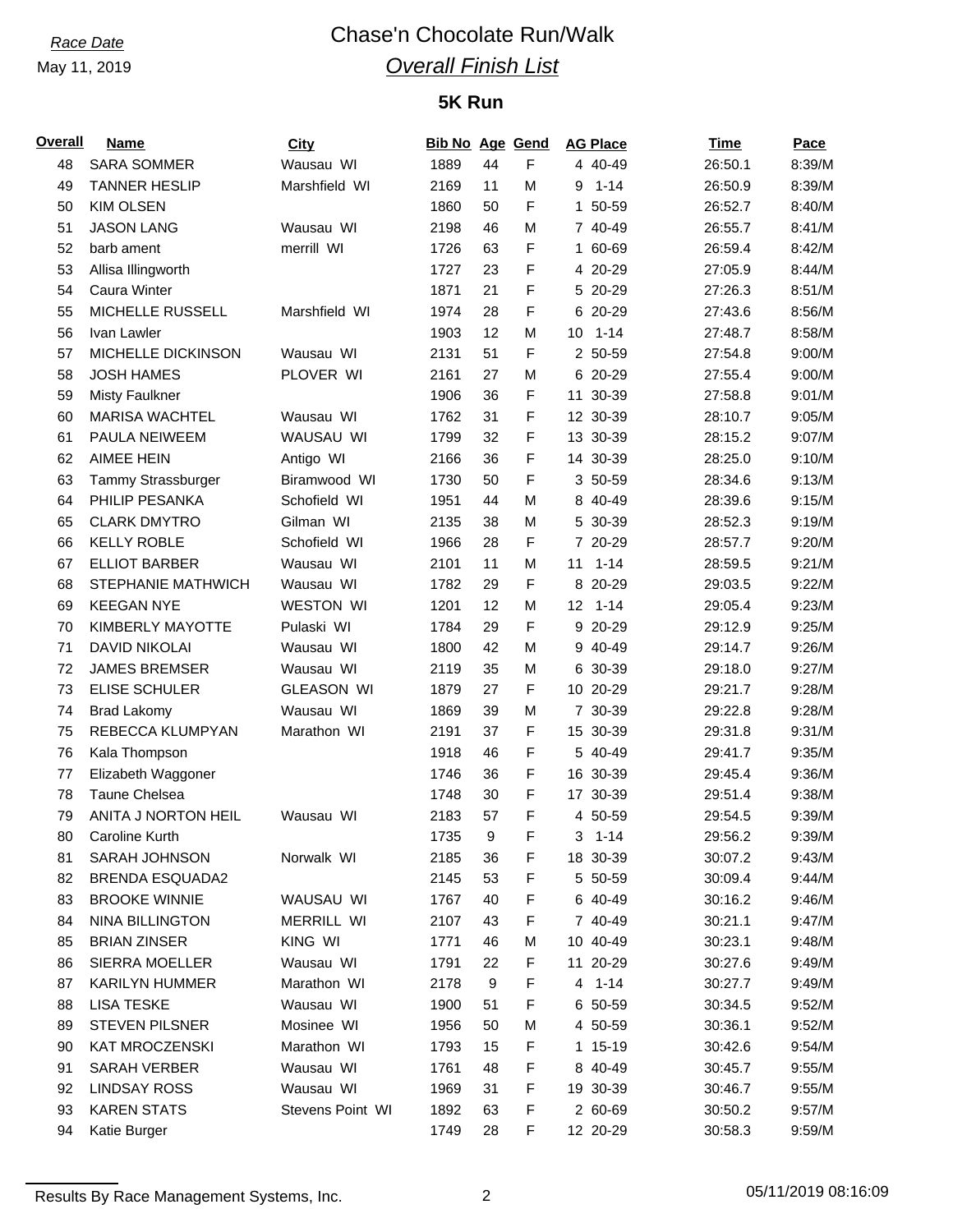# *Race Date* Chase'n Chocolate Run/Walk *Overall Finish List*

# **5K Run**

| <b>Overall</b> | <b>Name</b>                 | City                | <b>Bib No Age Gend</b> |                |   |             | <b>AG Place</b> | <b>Time</b> | Pace    |
|----------------|-----------------------------|---------------------|------------------------|----------------|---|-------------|-----------------|-------------|---------|
| 95             | Sophia Kurth                |                     | 1734                   | 12             | F |             | $5 1 - 14$      | 30:59.0     | 10:00/M |
| 96             | Jeff Konkol                 | Amherst WI          | 1728                   | 62             | M |             | 1 60-69         | 30:59.4     | 10:00/M |
| 97             | AIMEE BLOUNT                | <b>MARATHON WI</b>  | 2109                   | 41             | F |             | 9 40-49         | 31:04.2     | 10:01/M |
| 98             | <b>CHAD HENKE</b>           | Wausau WI           | 2167                   | 32             | M |             | 8 30-39         | 31:17.7     | 10:05/M |
| 99             | SAMANTHA BARTELT            | <b>MERRILL WI</b>   | 2105                   | $\mathbf{3}$   | F | 6           | $1 - 14$        | 31:25.6     | 10:08/M |
| 100            | JENNIFER DE LA CRUZ         | wausau WI           | 2126                   | 31             | F |             | 20 30-39        | 31:33.7     | 10:11/M |
| 101            | <b>AMY SMET</b>             | Merrill WI          | 1886                   | 45             | F |             | 10 40-49        | 31:34.8     | 10:11/M |
| 102            | <b>JAMIE JOHNSON</b>        | Mosinee WI          | 2184                   | 41             | F |             | 11 40-49        | 31:35.5     | 10:11/M |
| 103            | <b>MARIE MUSSON</b>         | <b>KRONENWETTER</b> | 1796                   | 34             | F |             | 21 30-39        | 31:47.4     | 10:15/M |
| 104            | Haeden Laack                |                     | 1732                   | $\overline{7}$ | M | 13          | $1 - 14$        | 31:59.6     | 10:19/M |
| 105            | Carissa Laack               |                     | 1733                   | 34             | F |             | 22 30-39        | 31:59.7     | 10:19/M |
| 106            | JULIE WEIDEMAN              | Dorchester WI       | 1765                   | 35             | F |             | 23 30-39        | 32:00.2     | 10:19/M |
| 107            | <b>SWATI BISWAS</b>         |                     | 1772                   | 50             | F |             | 7 50-59         | 32:14.6     | 10:24/M |
| 108            | <b>EMMA MACNEIL</b>         | Chapel Hill NC      | 1779                   | 32             | F |             | 24 30-39        | 32:15.8     | 10:24/M |
| 109            | <b>RENEE PIOTROWSKI</b>     | Hatley WI           | 1957                   | 45             | F |             | 12 40-49        | 32:25.6     | 10:27/M |
| 110            | Jenny Parker                |                     | 1912                   | 31             | F |             | 25 30-39        | 32:32.6     | 10:30/M |
| 111            | MICHAEL KAMPSCHROER         | Milwaukee WI        | 2186                   | 36             | M |             | 9 30-39         | 32:32.8     | 10:30/M |
| 112            | KIM TOMASZEWSKI             | Wausau WI           | 1755                   | 40             | F |             | 13 40-49        | 32:33.2     | 10:30/M |
| 113            | <b>DAN GIESE</b>            | Wausau WI           | 1775                   | 35             | M |             | 10 30-39        | 32:40.4     | 10:32/M |
| 114            | <b>KERRI DUNKS</b>          | PLOVER WI           | 2141                   | 29             | F |             | 13 20-29        | 32:40.6     | 10:32/M |
| 115            | KATHY HERMANN               | Stevens Point WI    | 2168                   | 72             | F |             | 1 70-99         | 32:50.1     | 10:35/M |
| 116            | <b>QUINCY PFENDER</b>       | Wausau WI           | 1955                   | 11             | M | 14          | $1 - 14$        | 32:53.3     | 10:36/M |
| 117            | Alison Kurth                |                     | 1729                   | 13             | F | $7^{\circ}$ | $1 - 14$        |             | 10:37/M |
|                |                             |                     |                        |                |   |             |                 | 32:56.8     |         |
| 118            | <b>KRISTINE PETERSON</b>    | Wausau WI           | 1953                   | 31             | F |             | 26 30-39        | 33:00.7     | 10:39/M |
| 119            | <b>ERIC VERBER</b>          | Wausau WI           | 1760                   | 67             | M |             | 2 60-69         | 33:02.0     | 10:39/M |
| 120            | Jeremy Strassburger         |                     | 1731                   | 48             | M |             | 11 40-49        | 33:03.5     | 10:40/M |
| 121            | ARIANNA KRAUSE              | Weston WI           | 2193                   | 10             | F | 8           | $1 - 14$        | 33:04.3     | 10:40/M |
| 122            | <b>EMILY LASKO</b>          | tomah WI            | 2199                   | 36             | F |             | 27 30-39        | 33:11.4     | 10:42/M |
| 123            | Mike Duffin                 |                     | 1913                   | 51             | M |             | 5 50-59         | 33:20.1     | 10:45/M |
| 124            | <b>DENISE SAUTER</b>        | Wausau WI           | 1976                   | 57             | F |             | 8 50-59         | 33:33.3     | 10:49/M |
| 125            | Tom Roberts                 |                     | 1740                   | 57             | M |             | 6 50-59         | 33:59.7     | 10:58/M |
| 126            | <b>JOAN SEUBERT</b>         | <b>MARATHON WI</b>  | 1884                   | 62             | F |             | 3 60-69         | 34:22.2     | 11:05/M |
| 127            | AMANDA OLSEN                | Mosinee WI          | 1202                   | 35             | F |             | 28 30-39        | 34:23.6     | 11:05/M |
| 128            | SUE DEVINE                  | Wisconsin Rapids WI | 2129                   | 65             | F |             | 4 60-69         | 34:23.7     | 11:05/M |
| 129            | <b>KENNETH OLSEN</b>        | <b>KRONENWETTER</b> | 1203                   | 37             | M |             | 11 30-39        | 34:24.2     | 11:06/M |
| 130            | <b>SHANNA SALZMAN</b>       | Wausau WI           | 1975                   | 40             | F |             | 14 40-49        | 34:27.3     | 11:07/M |
| 131            | NATHAN BOEHNEN              | Wausau WI           | 2110                   | 31             | M |             | 12 30-39        | 34:30.8     | 11:08/M |
| 132            | <b>WENDI BOEHNEN</b>        | Wausau WI           | 2111                   | 39             | F |             | 29 30-39        | 34:31.2     | 11:08/M |
| 133            | <b>JESSICA SCHARFENBERG</b> | Junction city WI    | 1977                   | 29             | F |             | 14 20-29        | 34:43.4     | 11:12/M |
| 134            | Andrew Kurth                |                     | 1737                   | 8              | M | 15          | $1 - 14$        | 35:24.1     | 11:25/M |
| 135            | lan Kurth                   |                     | 1736                   | 45             | M |             | 12 40-49        | 35:24.7     | 11:25/M |
| 136            | <b>JOEL KRAUSE</b>          | WESTON WI           | 2195                   | 42             | M |             | 13 40-49        | 35:31.8     | 11:27/M |
| 137            | Amber Seliger               |                     | 1873                   | 31             | F |             | 30 30-39        | 35:46.4     | 11:32/M |
| 138            | <b>JEN INSTENESS</b>        | mondovi WI          | 2181                   | 47             | F |             | 15 40-49        | 35:48.8     | 11:33/M |
| 139            | <b>ASHLEY HALL</b>          | Athens WI           | 2159                   | 31             | F |             | 31 30-39        | 35:52.5     | 11:34/M |
| 140            | ANGELA ROBERTS              | Merrill WI          | 1965                   | 32             | F |             | 32 30-39        | 35:53.7     | 11:35/M |
| 141            | <b>KERRI STADLER</b>        | Ringle WI           | 1890                   | 48             | F |             | 16 40-49        | 35:54.1     | 11:35/M |

Results By Race Management Systems, Inc. 3 3 05/11/2019 08:16:10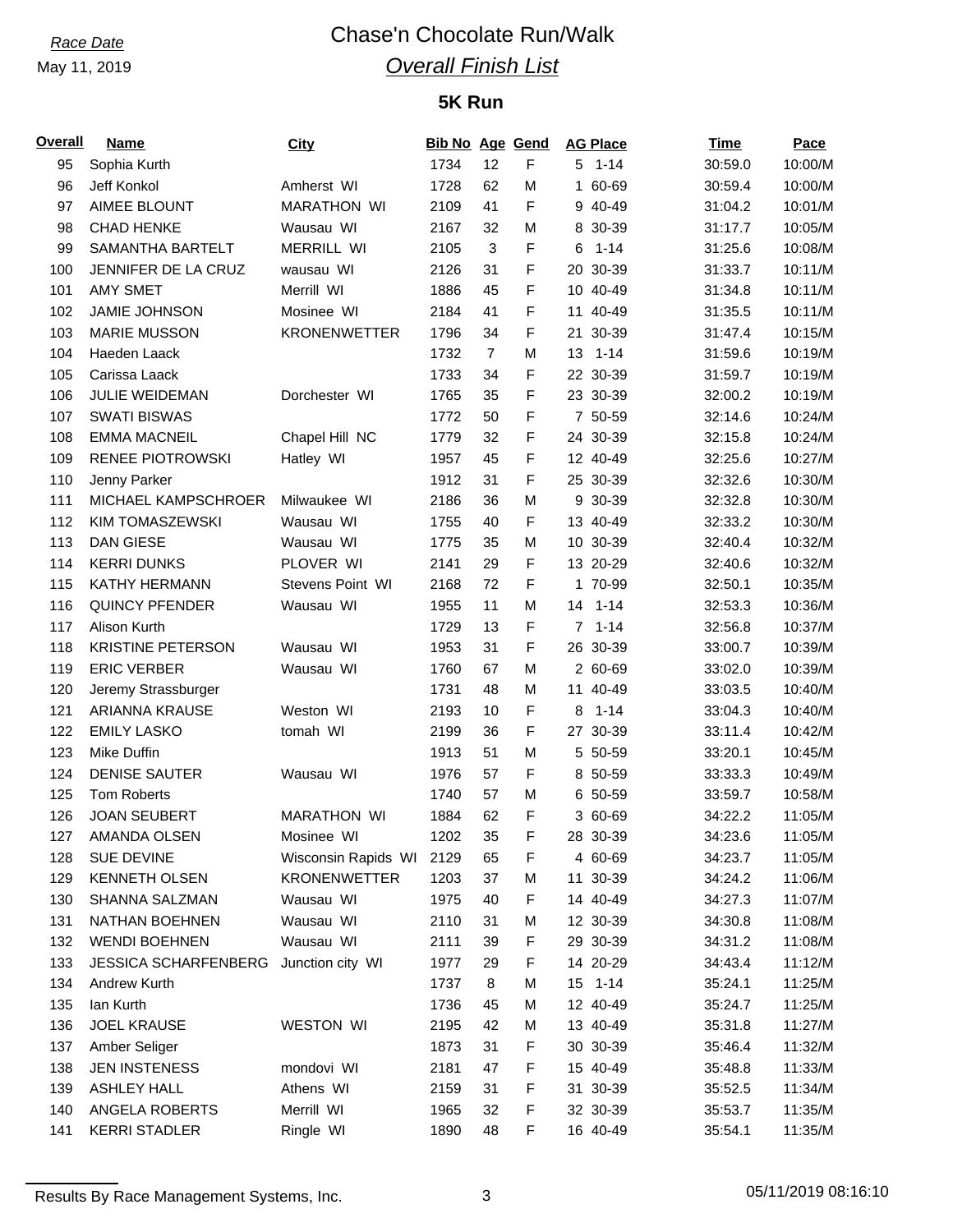# *Race Date* Chase'n Chocolate Run/Walk *Overall Finish List*

# **5K Run**

| <b>Overall</b> | <b>Name</b>               | <b>City</b>      | <b>Bib No Age Gend</b> |    |             | <b>AG Place</b> | <b>Time</b> | <b>Pace</b> |
|----------------|---------------------------|------------------|------------------------|----|-------------|-----------------|-------------|-------------|
| 142            | Alyssa Bunkelman          |                  | 1905                   | 24 | F           | 15 20-29        | 35:56.4     | 11:35/M     |
| 143            | Tanya Morzenti            |                  | 1866                   | 33 | F           | 33 30-39        | 35:58.7     | 11:36/M     |
| 144            | Reid Bodenheimer          |                  | 1724                   | 9  | М           | 16<br>$1 - 14$  | 36:26.6     | 11:45/M     |
| 145            | <b>CHRISTINA FULLER</b>   | Phoenix AZ       | 2148                   | 30 | F           | 34 30-39        | 36:29.4     | 11:46/M     |
| 146            | <b>LAURA SCHULTZ</b>      | Mankato MN       | 1880                   | 33 | F           | 35 30-39        | 36:48.7     | 11:52/M     |
| 147            | <b>DEAN ISHAM</b>         | Hatley WI        | 2182                   | 11 | M           | $1 - 14$<br>17  | 37:12.7     | 12:00/M     |
| 148            | <b>JAKE STAYSNIAK</b>     | Ringle WI        | 1893                   | 11 | M           | 18<br>$1 - 14$  | 37:16.5     | 12:01/M     |
| 149            | <b>KRISTEN HACKBARTH</b>  | Schofield WI     | 2157                   | 28 | F           | 16 20-29        | 37:17.7     | 12:02/M     |
| 150            | ZACH HUEMPFNER            | Weston WI        | 2175                   | 28 | M           | 7 20-29         | 37:18.7     | 12:02/M     |
| 151            | <b>WHITNEY LEMKE</b>      | Wausau WI        | 1776                   | 32 | F           | 36 30-39        | 37:21.4     | 12:03/M     |
| 152            | <b>KYLER SEUBERT</b>      | Wausau WI        | 1885                   | 8  | M           | 19<br>$1 - 14$  | 37:22.4     | 12:03/M     |
| 153            | Owen Dykman               |                  | 1908                   | 8  | M           | $1 - 14$<br>20  | 37:23.8     | 12:04/M     |
| 154            | Faiynn Bodenheimer        |                  | 1725                   | 9  | F           | 9<br>$1 - 14$   | 37:30.2     | 12:06/M     |
| 155            | KeriAnne Connaughty       |                  | 1723                   | 0  | F           | 1<br>$0 - 0$    | 37:30.2     | 12:06/M     |
| 156            | JODIE SCHILLINGER         | Mosinee WI       | 1876                   | 44 | F           | 17 40-49        | 37:32.2     | 12:06/M     |
| 157            | AMBER HALUSKA             | EDGAR WI         | 2160                   | 32 | F           | 37 30-39        | 37:35.5     | 12:07/M     |
| 158            | <b>JOELLE STAHLECKER</b>  | Mosinee WI       | 1891                   | 41 | F           | 18 40-49        | 37:39.3     | 12:09/M     |
| 159            | <b>LAURA HAYDEN</b>       | STETSONVILLE WI  | 2165                   | 55 | F           | 9<br>50-59      | 37:45.8     | 12:11/M     |
| 160            | <b>JENNIFER SCHILLING</b> | PELICAN LAKE WI  | 1979                   | 35 | F           | 38 30-39        | 37:56.8     | 12:14/M     |
| 161            | <b>Bill Owen</b>          |                  | 1872                   | 73 | M           | 1 70-99         | 37:59.5     | 12:15/M     |
| 162            | <b>SARA MEYERS</b>        | Wausau WI        | 1787                   | 44 | F           | 19 40-49        | 38:19.4     | 12:22/M     |
| 163            | <b>TONJA FISCHER</b>      | <b>ANTIGO WI</b> | 2146                   | 47 | $\mathsf F$ | 20<br>40-49     | 38:21.8     | 12:22/M     |
| 164            | <b>CHASE GOETSCH</b>      | Kronenwetter WI  | 2149                   | 13 | M           | 21<br>$1 - 14$  | 38:23.4     | 12:23/M     |
| 165            | <b>ANNMARIE KOENIGS</b>   | wausau WI        | 2192                   | 43 | F           | 40-49<br>21     | 38:35.4     | 12:27/M     |
| 166            | <b>CLARK DMYTRO2</b>      |                  | 2134                   | 38 | M           | 13 30-39        | 38:59.4     | 12:35/M     |
| 167            | <b>CLAIRE DMYTRO</b>      | Gilman WI        | 2133                   | 6  | F           | 10<br>$1 - 14$  | 38:59.4     | 12:35/M     |
| 168            | <b>JASE SCHUMANN</b>      | WAUSAU WI        | 1882                   | 6  | M           | 22<br>$1 - 14$  | 39:15.4     | 12:40/M     |
| 169            | MELANIE SCHUMANN          | Wausau WI        | 1883                   | 37 | F           | 39 30-39        | 39:16.6     | 12:40/M     |
| 170            | <b>AJAH HARRIS</b>        | WAUSAU WI        | 2163                   | 34 | $\mathsf F$ | 40 30-39        | 39:24.8     | 12:43/M     |
| 171            | Angela Meurquardt         |                  | 1907                   | 27 | F           | 17 20-29        | 39:25.0     | 12:43/M     |
| 172            | SHELLEY OTTMAN            | Wausau WI        | 1204                   | 53 | F           | 10 50-59        | 39:25.1     | 12:43/M     |
| 173            | <b>BRENDA ESQUEDA</b>     | Custer WI        | 2144                   | 53 | F           | 11 50-59        | 39:32.4     | 12:45/M     |
| 174            | Kassandra Sepeda          |                  | 1750                   | 29 | F           | 18 20-29        | 39:53.3     | 12:52/M     |
| 175            | KATE TOTCH                | TOMAHAWK WI      | 1756                   | 35 | F           | 41 30-39        | 39:57.3     | 12:53/M     |
| 176            | <b>SALLY SUMPTION</b>     | Tomahawk WI      | 1897                   | 60 | F           | 5 60-69         | 40:02.4     | 12:55/M     |
| 177            | <b>CHRISTINE ROWE2</b>    |                  | 1971                   | 66 | F           | 6 60-69         | 40:06.0     | 12:56/M     |
| 178            | <b>MISSY PITZRICK</b>     | Kronenwetter WI  | 1958                   | 48 | F           | 22 40-49        | 40:14.4     | 12:59/M     |
| 179            | <b>CLAIRE HILLMEYER</b>   | Wausau WI        | 2171                   | 26 | F           | 19 20-29        | 40:16.6     | 12:59/M     |
| 180            | NAN HILLMYER              | Wausau WI        | 2172                   | 56 | F           | 12 50-59        | 40:21.5     | 13:01/M     |
| 181            | <b>HOLLY FRITZ</b>        | Wausau WI        | 2147                   | 34 | F           | 42 30-39        | 40:29.4     | 13:04/M     |
| 182            | <b>KRISTIN TABAKA</b>     | WAUSAU WI        | 1898                   | 30 | F           | 43 30-39        | 40:36.5     | 13:06/M     |
| 183            | PAUL BROWN                | Stetsonville WI  | 2120                   | 51 | M           | 7 50-59         | 40:56.4     | 13:12/M     |
| 184            | DALE BOETTCHER            | 33602 FL         | 2112                   | 59 | M           | 8 50-59         | 41:42.5     | 13:27/M     |
| 185            | THUY TRANG TRAN           | Marshfield WI    | 1757                   | 31 | F           | 44 30-39        | 43:06.7     | 13:54/M     |
| 186            | Mark Leubner              |                  | 1739                   | 67 | M           | 3 60-69         | 43:15.4     | 13:57/M     |
| 187            | <b>LAUREN BAILEY</b>      | SCHOFIELD WI     | 2098                   | 9  | F           | $11 1 - 14$     | 43:46.2     | 14:07/M     |
| 188            | <b>ERIN BAILEY</b>        | SCHOFIELD WI     | 2097                   | 40 | F           | 23 40-49        | 43:46.4     | 14:07/M     |
|                |                           |                  |                        |    |             |                 |             |             |

Results By Race Management Systems, Inc. 4 4 05/11/2019 08:16:11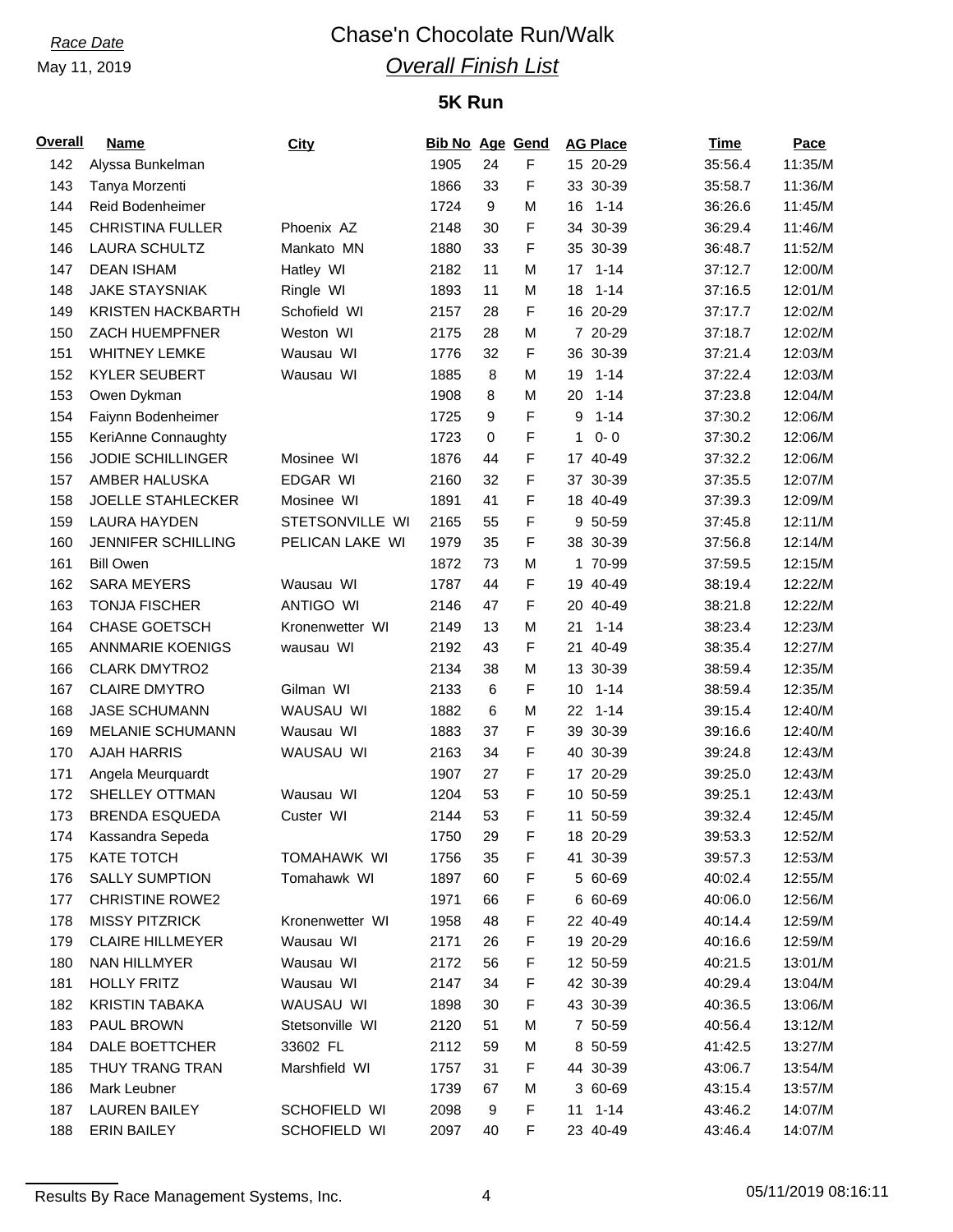# *Race Date* Chase'n Chocolate Run/Walk *Overall Finish List*

# **5K Run**

| Overall | <b>Name</b>               | <b>City</b>         | <b>Bib No Age Gend</b> |    |   | <b>AG Place</b> | Time    | Pace    |
|---------|---------------------------|---------------------|------------------------|----|---|-----------------|---------|---------|
| 189     | NATASHA PURPUS            | <b>TOMAH WI</b>     | 1961                   | 36 | F | 45 30-39        | 43:52.7 | 14:09/M |
| 190     | <b>JOAN THEISEN</b>       | Stevens Point WI    | 1751                   | 31 | F | 46 30-39        | 44:01.6 | 14:12/M |
| 191     | <b>LYNN DULEY</b>         | Deerbrook WI        | 2140                   | 47 | F | 24 40-49        | 45:22.6 | 14:38/M |
| 192     | Kerri Cunningham          |                     | 1867                   | 33 | F | 47 30-39        | 45:23.4 | 14:38/M |
| 193     | <b>HILARY HUMMER</b>      | Marathon WI         | 2177                   | 33 | F | 48 30-39        | 45:54.5 | 14:48/M |
| 194     | HOLLY REISSMANN           | Schofield WI        | 1964                   | 40 | F | 25 40-49        | 45:58.7 | 14:50/M |
| 195     | <b>AMY THRAEN</b>         | MOSINEE WI          | 1752                   | 35 | F | 49 30-39        | 46:09.2 | 14:53/M |
| 196     | <b>JEN HIGGINS</b>        | Mosinee WI          | 2170                   | 44 | F | 26 40-49        | 46:21.8 | 14:57/M |
| 197     | <b>RENEE HODELL</b>       | Weston WI           | 2173                   | 53 | F | 13 50-59        | 46:22.2 | 14:57/M |
| 198     | Toni Chacon               |                     | 1916                   | 0  | M | $0 - 0$<br>3    | 46:22.6 | 14:57/M |
| 199     | <b>CHARIS ZARLING</b>     | Tomahawk WI         | 1769                   | 24 | F | 20 20-29        | 46:22.6 | 14:57/M |
| 200     | <b>CORRINA ZAVEROUSKY</b> |                     | 1770                   | 16 | F | 2 15-19         | 47:31.8 | 15:20/M |
| 201     | MICHELLE MIELKE           | <b>WESTON WI</b>    | 1788                   | 28 | F | 21 20-29        | 47:32.5 | 15:20/M |
| 202     | AMANDA DIEDRICK           |                     | 2132                   | 18 | F | 3 15-19         | 47:37.3 | 15:22/M |
| 203     | <b>Emily Kelsey</b>       |                     | 1741                   | 27 | F | 22 20-29        | 47:38.5 | 15:22/M |
| 204     | Megan Kelsey              |                     | 1743                   | 23 | F | 23 20-29        | 47:38.5 | 15:22/M |
| 205     | <b>REBECCA KEGLER</b>     |                     | 2188                   | 38 | F | 50 30-39        | 47:42.4 | 15:23/M |
| 206     | KELLIE GOETSCH            | Mosinee WI          | 2150                   | 43 | F | 27 40-49        | 48:01.2 | 15:29/M |
| 207     | SHAWN GOETSCH             | <b>KRONENWETTER</b> | 2151                   | 48 | M | 14 40-49        | 48:02.4 | 15:30/M |
| 208     | ROSE GULCYNSKI            | <b>GILMAN WI</b>    | 2155                   | 59 | F | 14 50-59        | 48:15.2 | 15:34/M |
| 209     | <b>JESSICA GULCYNSKI</b>  | Thorp WI            | 2154                   | 29 | F | 24 20-29        | 48:15.4 | 15:34/M |
| 210     | <b>MARY MORRIS</b>        | Wausau WI           | 1792                   | 61 | F | 7 60-69         | 48:36.7 | 15:41/M |
| 211     | <b>PATTI TIMKEN</b>       | WAUSAU WI           | 1753                   | 58 | F | 15 50-59        | 48:47.1 | 15:44/M |
| 212     | <b>KIM RADTKE</b>         | Tomahawk WI         | 1962                   | 49 | F | 28 40-49        | 48:54.8 | 15:46/M |
| 213     | <b>SANDY CULBERT</b>      | Hatley WI           | 2125                   | 40 | F | 29 40-49        | 48:56.6 | 15:47/M |
| 214     | <b>ANTHONY CULBERT</b>    | Hatley WI           | 2124                   | 40 | M | 15 40-49        | 48:56.6 | 15:47/M |
| 215     | <b>ERIN KURTH</b>         | Mosinee WI          | 2196                   | 38 | F | 51 30-39        | 49:20.7 | 15:55/M |
| 216     | SHAWNYA PONSHOCK          | Mosinee WI          | 1959                   | 33 | F | 52 30-39        | 49:21.2 | 15:55/M |
| 217     | LEEANNE PESANKA           | SCHOFIELD WI        | 1216                   | 48 | F | 30 40-49        | 50:01.1 | 16:08/M |
| 218     | <b>AUDREY PESANKA</b>     | Schofield WI        | 1205                   | 13 | F | $12$ 1-14       | 50:02.8 | 16:08/M |
| 219     | DENISE SCHMIDT VOIGT      | Wausau WI           | 1877                   | 54 | F | 16 50-59        | 50:42.9 | 16:21/M |
| 220     | KATHE BREITENFELDT        | Wausau WI           | 2118                   | 48 | F | 31 40-49        | 50:57.3 | 16:26/M |
| 221     | ELLA BREITENFELDT         |                     | 2117                   | 18 | F |                 |         |         |
|         |                           | Wausau WI           |                        |    |   | 4 15-19         | 50:57.5 | 16:26/M |
| 222     | <b>KELLY HUMMEL</b>       | Wausau WI           | 2176                   | 40 | F | 32 40-49        | 51:33.6 | 16:38/M |
| 223     | <b>LEXI MATSCHE</b>       | Wausau WI           | 1783                   | 25 | F | 25 20-29        | 51:33.8 | 16:38/M |
| 224     | ALYSON LEAHY              | Wausau WI           | 2200                   | 32 | F | 53 30-39        | 52:11.6 | 16:50/M |
| 225     | <b>GLORIA GRUBB</b>       | Wausau WI           | 2153                   | 62 | F | 8 60-69         | 52:58.4 | 17:05/M |
| 226     | <b>MARY DUNN</b>          | Wausau WI           | 1774                   | 59 | F | 17 50-59        | 53:00.7 | 17:06/M |
| 227     | DEBBIE ZASTROW            |                     | 1862                   | 50 | F | 18 50-59        | 53:00.9 | 17:06/M |
| 228     | Jade Hansen               |                     | 1911                   | 51 | F | 19 50-59        | 53:30.3 | 17:15/M |
| 229     | <b>KAREN WEGGE</b>        | Wausau WI           | 1764                   | 50 | F | 20 50-59        | 53:33.3 | 17:16/M |
| 230     | <b>BETH HANSEN</b>        | WAUSAU WI           | 2162                   | 50 | F | 21 50-59        | 53:33.3 | 17:16/M |
| 231     | <b>KELLY DENZIN</b>       | wausau WI           | 2128                   | 35 | F | 54 30-39        | 54:24.0 | 17:33/M |
| 232     | CANDY MCCABE              | Weston WI           | 1785                   | 35 | F | 55 30-39        | 54:24.1 | 17:33/M |
| 233     | <b>JOSH DENZIN</b>        | Wausau WI           | 2127                   | 35 | M | 14 30-39        | 54:25.1 | 17:33/M |
| 234     | <b>JANE WEINKE</b>        | Wausau WI           | 1766                   | 63 | F | 9 60-69         | 55:15.0 | 17:49/M |
| 235     | <b>JAMIE LEMMENS</b>      | Kronenwetter WI     | 1778                   | 40 | F | 33 40-49        | 55:42.2 | 17:58/M |

Results By Race Management Systems, Inc. 6 05/11/2019 08:16:11